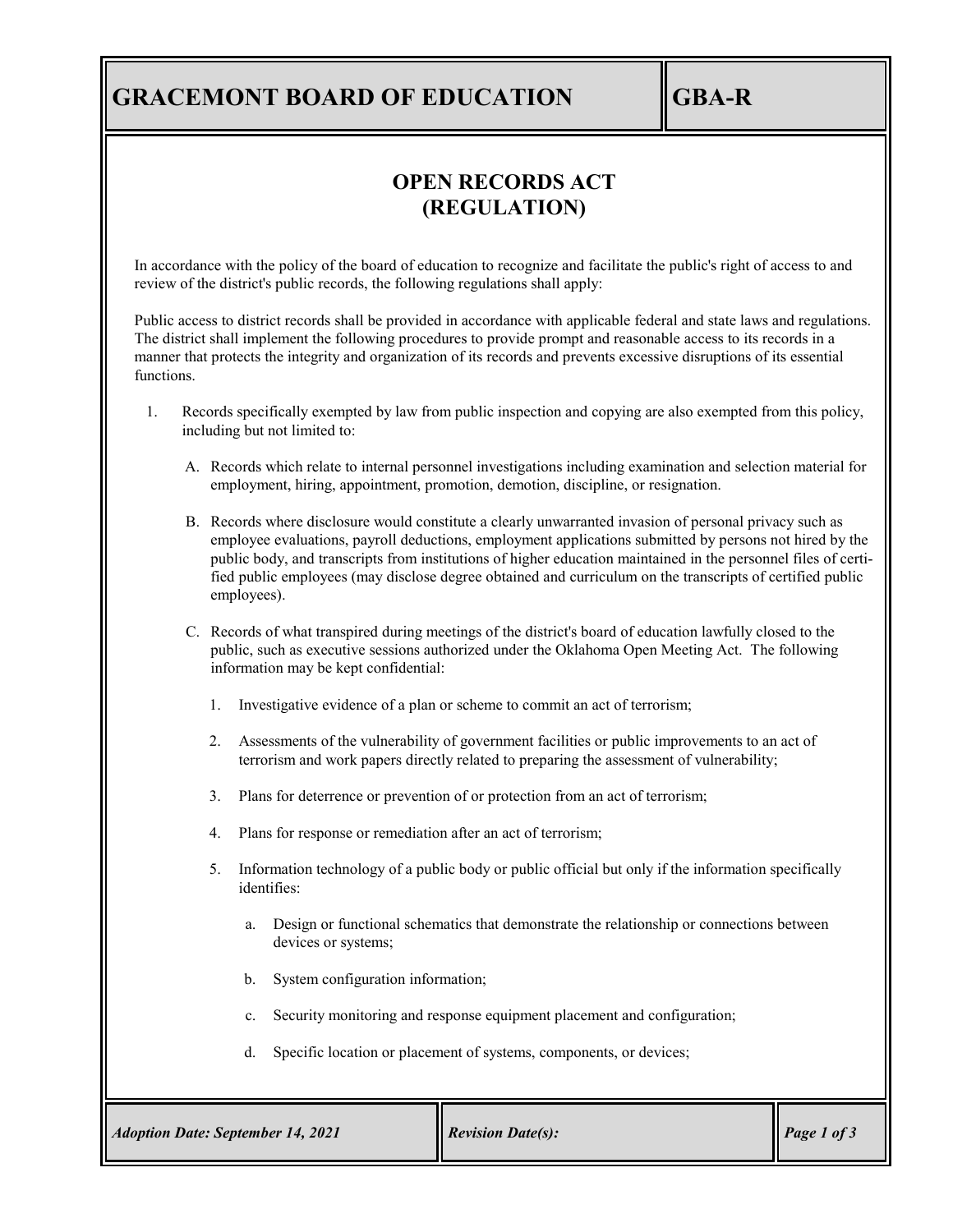#### **OPEN RECORDS ACT, REGULATION (Cont.)**

- e. System identification numbers, names, or connecting circuits;
- f. Business continuity and disaster planning, or response plans; or
- g. Investigation information directly related to security penetrations or denial of services; or
- 6. Investigation evidence of an act of terrorism that has already been committed.

The term "terrorism" means any act encompassed by the definitions set forth in Section 1268.1 of Title 21 of the Oklahoma Statutes.

- D. The home address or social security number of any employee or former employee.
- 2. Requests for the inspection and copying of district records will be accommodated by district personnel designated to release district records for inspection and copying as soon as it is determined the requested records are not exempt from inspection and copying. Such determination may require the consideration of the superintendent and/or the district's attorney. Records shall only be available during the regular business hours of the district's administration building.
- 3. The superintendent shall charge a fee to recover the reasonable direct costs of copying district records. The superintendent shall also charge a fee for the direct costs of searching for district records sought for solely commercial purposes or for searches which cause excessive disruption to the district's essential functions. Search fees shall not be charged for records sought in the public interest, including, but not limited to releases to the news media, scholars, authors, and taxpayers seeking to determine whether officials of the district are honestly, faithfully, and competently performing their duties as public servants. Fees for copies shall be paid in advance before the copies are made. A deposit may be required for search fees. The fee schedule for searching for and copying of district records shall be as follows:

Copies: 8 1/2" x 11" - \$.25 per copy 8 1/2" x 14" - \$.25 per copy

Search fee: \$25.00 per hour

The referenced fees shall be posted at the principal office of the school district and with the county clerk.

- 4. The following records shall be kept confidential by the district:
	- A. Individual student records;
	- B. Teacher lesson plans, tests, and other teaching material; and
	- C. Personal communications concerning individual students;